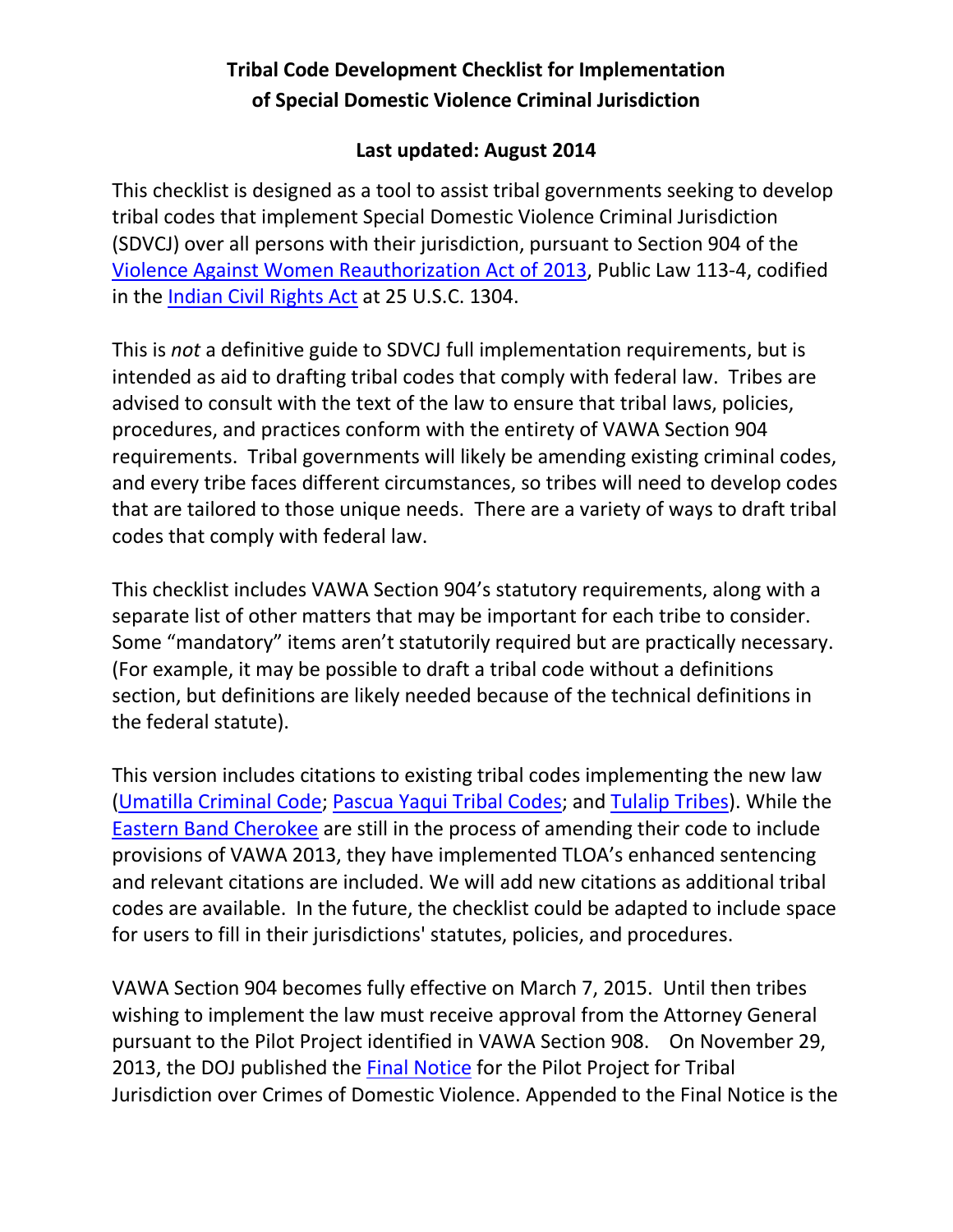[Application Questionnaire](http://www.justice.gov/tribal/docs/appl-questionnaire-vawa-pilot.pdf) by which tribes can request approval to implement SDVCJ on an accelerated basis (i.e., before March 7, 2015). [View approved](http://www.justice.gov/tribal/vawa-pilot-2013.html)  [application questionnaires and materials](http://www.justice.gov/tribal/vawa-pilot-2013.html) of the three approved pilot tribes (Umatilla, Pascua Yaqui, and Tulalip tribes).

#### **Required or Necessary Elements of a Tribal Code and Procedures**

1) Constitution

Review the tribal constitution to ensure that there are no barriers to the assertion of SDVCJ.

See, [Fort Peck Tribes,](http://www.fptc.org/ccoj/appendix/appendix_1.pdf) Article VII, section 5 amended language referencing jurisdiction: "governing the conduct of the members of the Tribes and non-member Indians residing persons within the jurisdiction of the Tribes."

#### 2) Definitions

See, 25 USC 1304(a).

See, [Umatilla Criminal Code,](http://ctuir.org/Criminal%20Code.pdf) Section 1.01(W), (X) and (Y).

See, [Tulalip Tribes](http://www.codepublishing.com/wa/tulalip/) Criminal Code, Section 4.25.100.

# 3) Statement of Tribal Jurisdiction

- See, 25 USC 1304(b).
- See, [Umatilla Criminal Code,](http://ctuir.org/Criminal%20Code.pdf) Section 1.02(B) and (C).
- See, [Pascua Yaqui Code,](http://www.pascuayaqui-nsn.gov/_static_pages/tribalcodes/) 3 PYTC 1-1-20.
- See, [Tulalip Tribes](http://www.codepublishing.com/wa/tulalip/) Criminal Code, Sections 4.25.040(4) and 4.25.050.
- See, Eastern Band of Cherokee Criminal Code, Section 14-1.5.

#### 4) Offenses: Domestic and Dating Violence, Violations of Protective Orders

See, 25 USC 1304(c).

See, [Umatilla Criminal Code,](http://ctuir.org/Criminal%20Code.pdf) Part X, Crimes of Domestic or Family Abuse.

See, [Tulalip Tribes](http://www.codepublishing.com/wa/tulalip/) Criminal Code, Section 4.25.050.

See, Eastern Band of Cherokee Criminal Code, Section 14-40.1.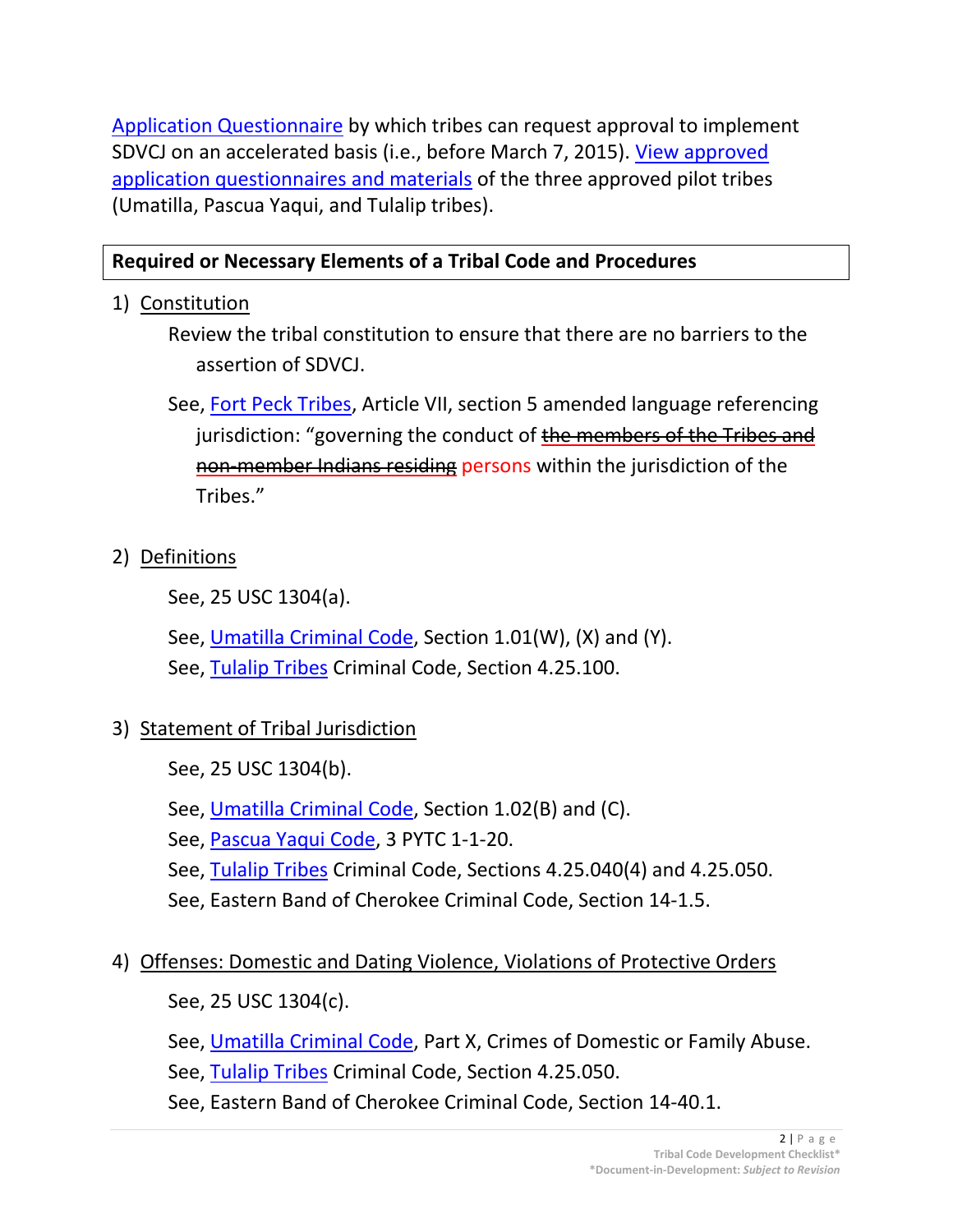### 5) Rights of Defendants

# a. General Application of Indian Civil Rights Act

- See, 25 USC 1304(d)(1).
- See, [Umatilla Criminal Code](http://ctuir.org/Criminal%20Code.pdf) Section 3.28(A).
- See, [Pascua Yaqui Code,](http://www.pascuayaqui-nsn.gov/_static_pages/tribalcodes/) 3 PYTC 2-2-310; also Constitution Article I Bill of Rights.
- See, [Tulalip Tribes](http://www.codepublishing.com/wa/tulalip/) Criminal Code, Section 4.25.040(2).
- See, Eastern Band of Cherokee Criminal Code, Section 15-7.
- b. Jury Drawn from Fair Cross Section
	- See, 25 USC 1304(d).
	- See, [Umatilla Criminal Code](http://ctuir.org/Criminal%20Code.pdf) Section 3.19 and 3.28.
	- See, [Pascua Yaqui Code,](http://www.pascuayaqui-nsn.gov/_static_pages/tribalcodes/) 3 PYTC 2-1-160
	- See, [Tulalip Tribes](http://www.codepublishing.com/wa/tulalip/) Criminal Code, Section 2.05.110.
- c. Notice of Right to Habeas Corpus and Petition for Stay of Detention

See, 25 USC 1304(e)(3).

- See, [Umatilla Criminal Code](http://ctuir.org/Criminal%20Code.pdf) Section 3.11(D) and 3.28 (and related notice for defendants).
- See, [Pascua Yaqui Code,](http://www.pascuayaqui-nsn.gov/_static_pages/tribalcodes/) 3 PYTC 2-2-180; also 3 PYTC 2-2-310.
- See, [Tulalip Tribes](http://www.codepublishing.com/wa/tulalip/) Criminal Code, Section 4.25.040(3).
- d. Right to Counsel
	- See, 25 USC 1302(c).
	- See, [Umatilla Criminal Code](http://ctuir.org/Criminal%20Code.pdf) Section 3.11(D) and 3.28.
	- See, [Tulalip Tribes](http://www.codepublishing.com/wa/tulalip/) Criminal Code, Sections 2.05.30(8), (10); 2.25.070(3).
	- See, Eastern Band of Cherokee Criminal Code, Section 15 Appendix A, Rule 26.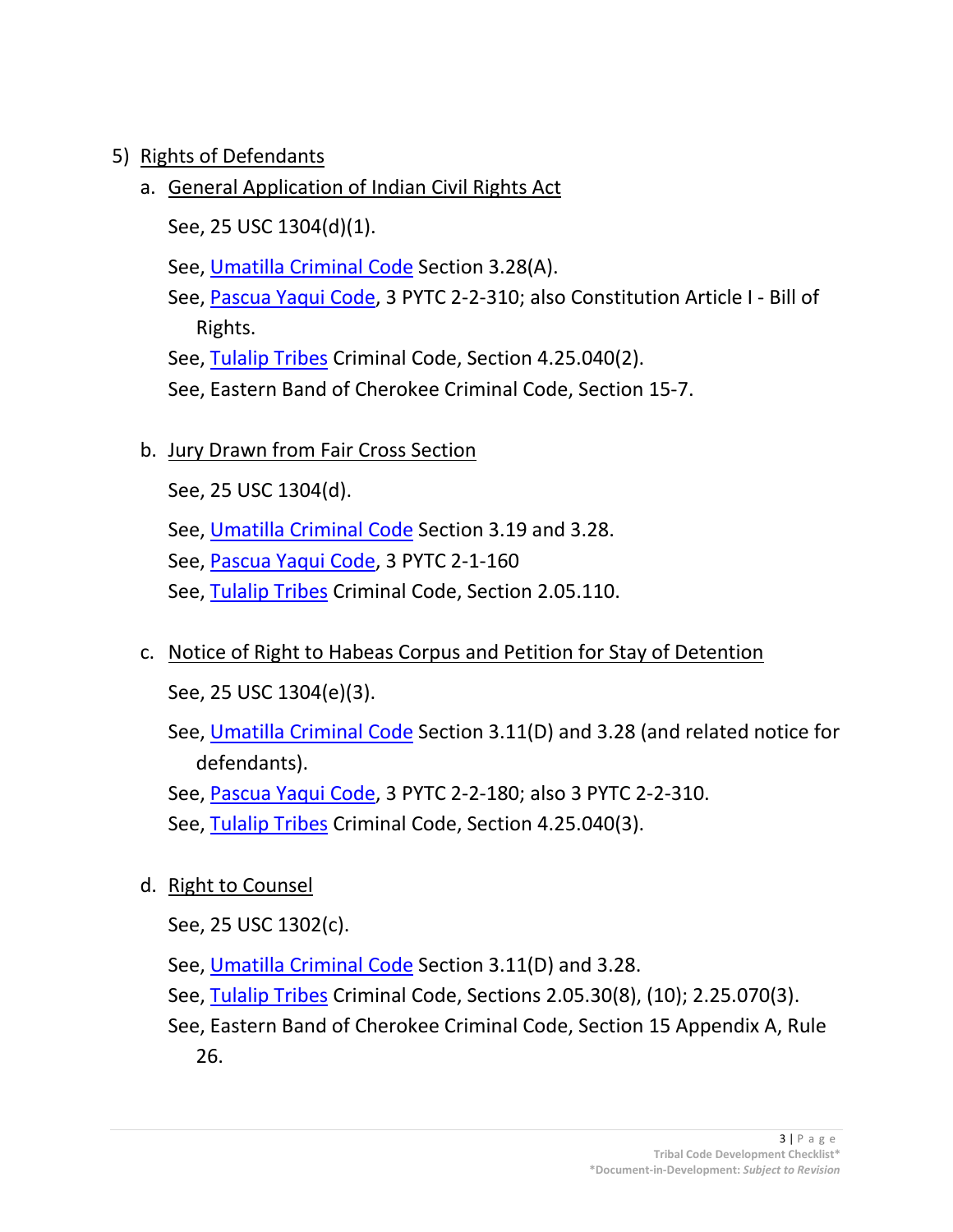- e. Qualifications of Judges procedures could be outside of tribal code. See, 25 USC 1302(c).
	- See, [Umatilla Court Code](http://ctuir.org/Court%20Code.pdf) Section 2.02.
	- See, [Pascua Yaqui Code,](http://www.pascuayaqui-nsn.gov/_static_pages/tribalcodes/) 3 PYTC 2-2-313.
	- See, [Tulalip](http://www.codepublishing.com/wa/tulalip/) Tribes Criminal Code, Section 2.05.040.
	- See, Eastern Band of Cherokee Criminal Code, Section 7-8.
- f. Recording of Proceedings procedures could be outside of tribal code. See, 25 USC 1302(c).
- g. Publication of Laws procedures could be outside of tribal code.

See, 25 USC 1302(c) – including laws, regulations, interpretive documents, rules of evidence and rules of criminal procedure.

- See, Confederated Tribes of the Umatilla Indian Reservation, [http://ctuir.org/laws.html.](http://ctuir.org/laws.html)
- See, Pascua Yaqui Code, 1 PYTC 4-70, [http://www.pascuayaqui](http://www.pascuayaqui-nsn.gov/_static_pages/tribalcodes/)[nsn.gov/\\_static\\_pages/tribalcodes/.](http://www.pascuayaqui-nsn.gov/_static_pages/tribalcodes/)
- See, Tulalip Tribes, [http://www.codepublishing.com/wa/Tulalip/;](http://www.codepublishing.com/wa/Tulalip/)

# **Additional Matters for Consideration Related to Tribal Code Development**

1) Legislative Findings.

See, [Tulalip Tribes](http://www.codepublishing.com/wa/tulalip/) Criminal Code, Section 4.25.020. See, [Umatilla Criminal Code,](http://ctuir.org/Criminal%20Code.pdf) Appendix A: Legislative History.

2) Savings Clause: See, [Tulalip Tribes](http://www.codepublishing.com/wa/tulalip/) Criminal Code, Section 4.25.090: "This Chapter takes effect on the date approved by the Tulalip Board of Directors and does not extinguish or modify any civil or criminal liability or enforcement of such penalty or forfeiture that existed on or prior to the effective date of this Chapter and such code shall be treated as still remaining in force for the purpose of sustaining any proper action or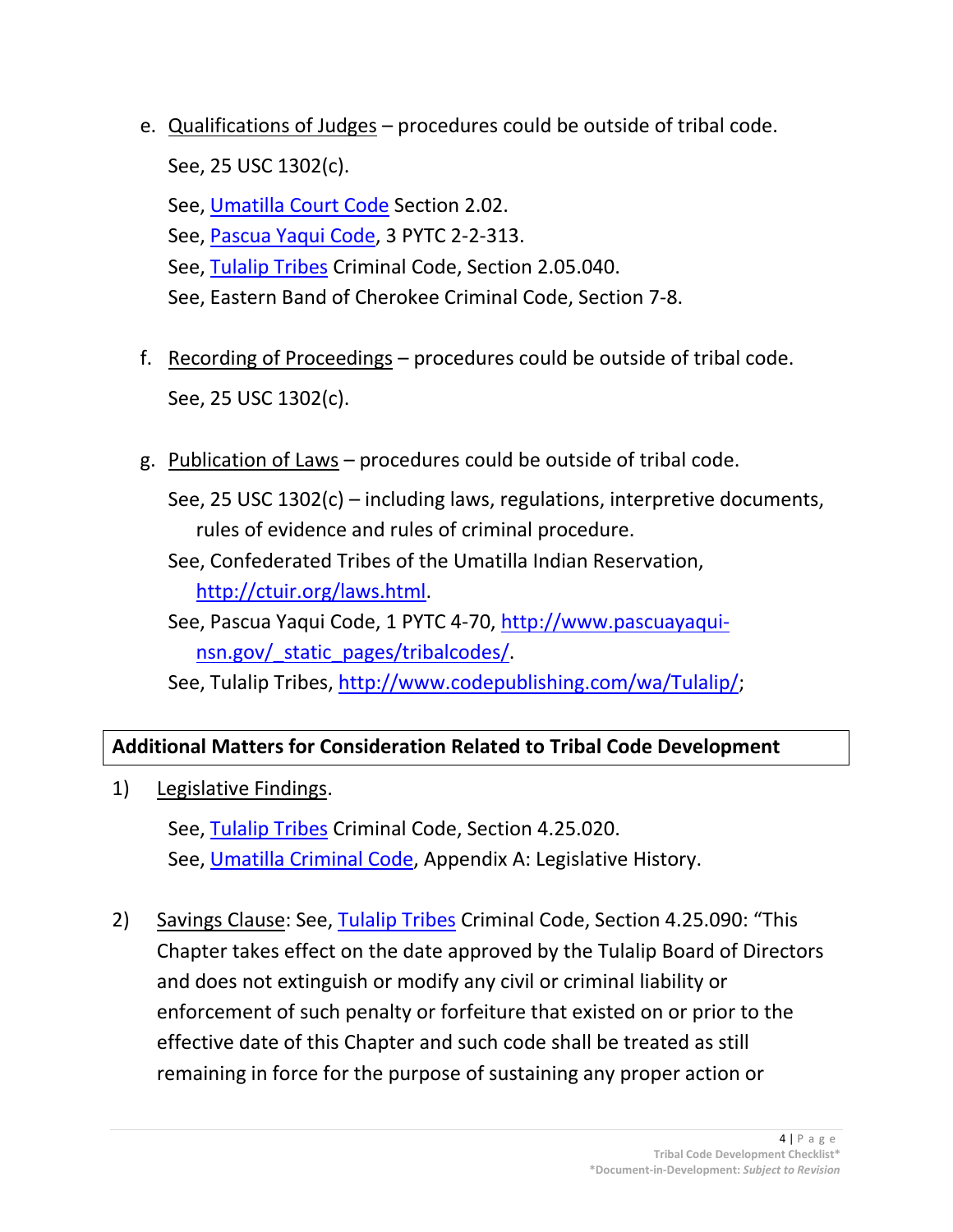prosecution for the enforcement of such civil or criminal action, enforcement of any penalty there from, forfeiture or liability."

3) Victims' Rights, Safety and Accountability: Tribes are strongly encouraged to provide victim services and secure victim rights in order to enhance victim safety, support victim participation in prosecutions, and prevent future violence. While many of the requirements necessary to exercise SDVCJ protect the rights of defendants, tribes should also implement laws, policies, and practices that keep victims and their children safe and hold offenders accountable. Training and collaboration among law enforcement, prosecutors, court personnel, victim advocates and others are key to promoting best practices in this area.

See, [Tulalip Tribes](http://www.codepublishing.com/wa/tulalip/) Criminal Code, Section 4.25.410, and sections 4.25.130; 4.25.350; and 4.25.400. See, Federal Victims' Rights Act, [18 U.S.C. 3771.](http://www.gpo.gov/fdsys/pkg/USCODE-2011-title18/pdf/USCODE-2011-title18-partII-chap237-sec3771.pdf)

### 4) Mandatory Arrest provision.

See, [Umatilla Criminal Code](http://ctuir.org/Criminal%20Code.pdf) Section 4.85(C). See, [Tulalip Tribes](http://www.codepublishing.com/wa/tulalip/) Criminal Code, Sections 4.25.150 and 4.25.200.

# 5) Domestic Violence Offender Gun Bans

A number of jurisdictions are restricting the gun rights of convicted domestic violence offenders and persons subject to protective orders.

See, [Tulalip Tribes](http://www.codepublishing.com/wa/tulalip/) Criminal Code, Section 4.25.190.

# 6) Notice and Community Engagement

- Notice will advance goal of creating deterrent.
- Key opportunity to educate about domestic violence.
- Develop community support for changes in tribal codes.
- Non-Indians within tribal community will be on the juries and subject to tribal laws.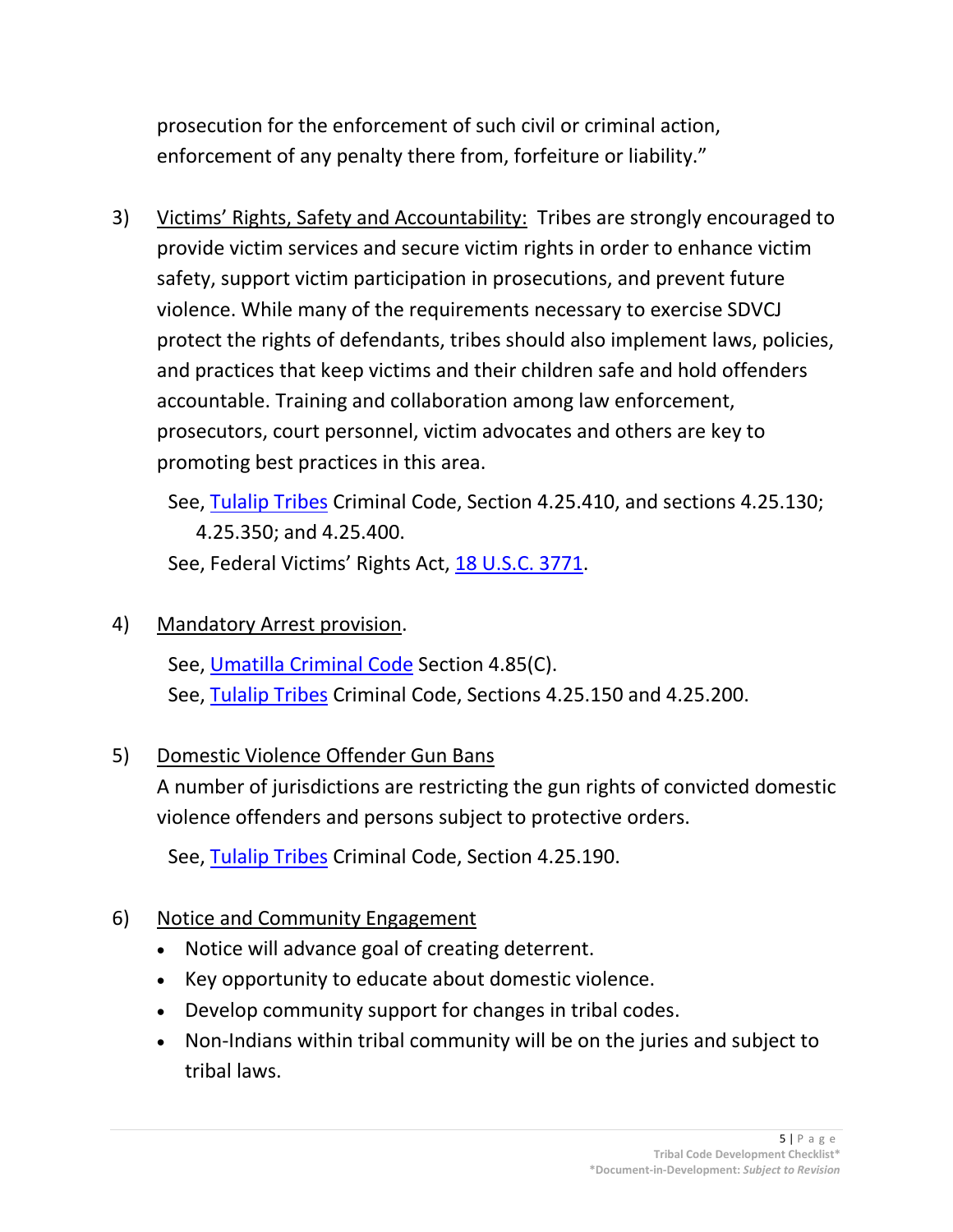- If tribal employees included, consider notice in human resource materials.
- Notice an element of consent argument regarding jurisdiction.
- 7) Guidance for Law Enforcement on Detaining Non-Indian Offenders and DV Generally: Tribal police should receive guidance and training on promoting victim safety while exercising the authority to arrest and detain offenders and affording the right to due process. Training may also be needed for other tribal employees, social services, etc.

## 8) Detention

Review and determine status of tribe's detention facilities, including any limitations on detention of non-Indians. Review health care and treatment policies for inmates. Consider needs for medical parole.

## 9) Jury Selection Plan.

Tribes may wish to develop a jury selection plan that explains how the tribal court will choose a jury pool that represents a fair cross section of the community. The plan may address the "community" that will be subject to jury summons.

# 10) Separate Domestic Violence Court or Docket

Some tribes are considering the development of a separate Domestic Violence Court or docket, to ensure that all DV offenders are treated equally, and to ensure appropriate services and protections are provided to victims and offenders.

See, [Tulalip Tribes](http://www.codepublishing.com/wa/tulalip/) Criminal Code, Title 4.25, Article III.

#### 11) Probation

Tribal code provisions on probation may need review to ensure that tribal courts are able to impose conditions on the probation of non-Indian defendants.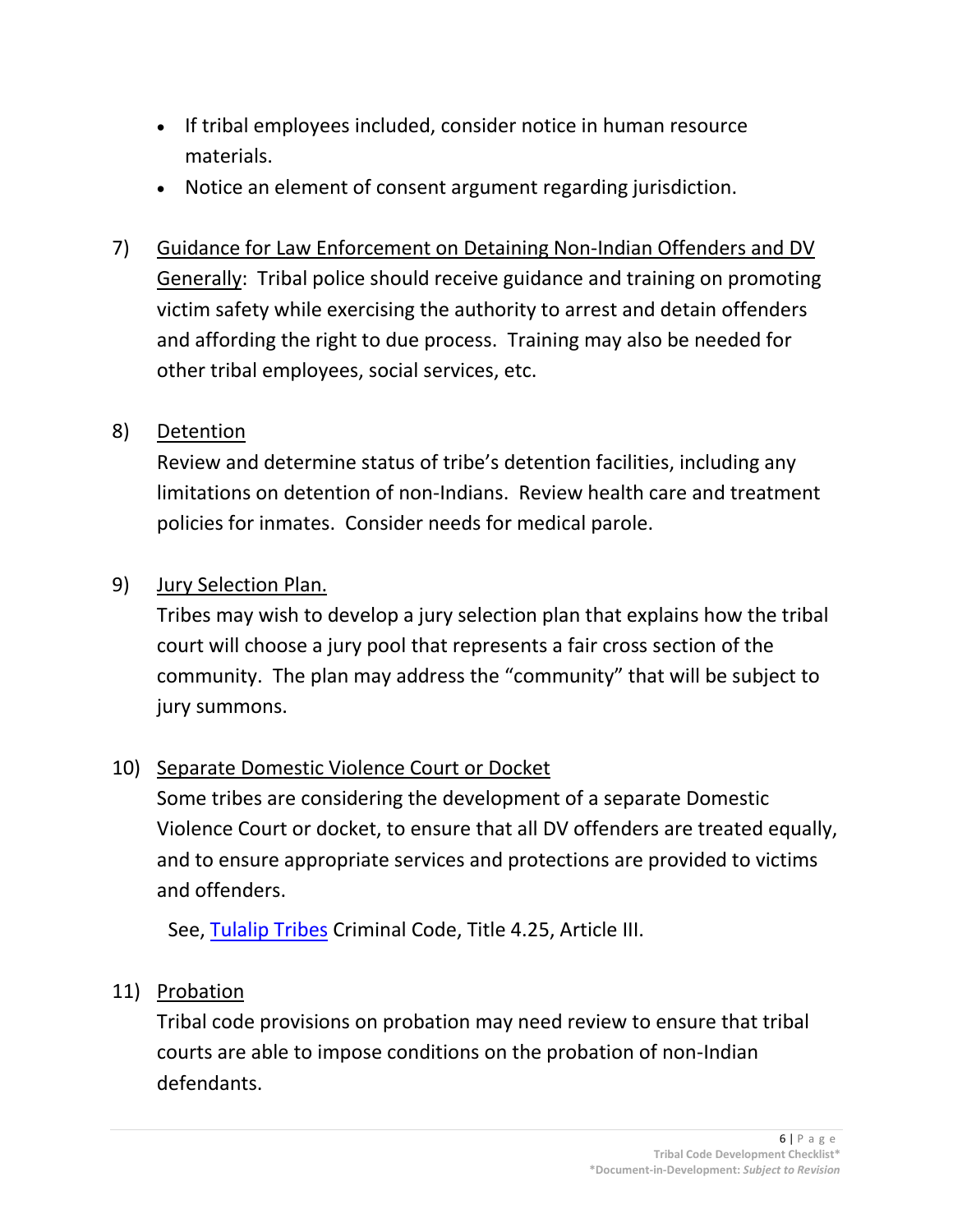### 12) Juvenile Codes

Tribal code provisions on juveniles may need review to address situations where a non-Indian juvenile could be treated as an adult for domestic or dating violence offenses.

See, [Tulalip Tribes](http://www.codepublishing.com/wa/tulalip/) Criminal Code, Section 4.25.460.

## 13) Complaint – Elements of a charging document

See, [Umatilla Criminal Code,](http://ctuir.org/Criminal%20Code.pdf) Section 3.03.

# 14) Federal Criminal Databases

Tribal code could address the provision of information on tribal convictions and protective orders to the National Criminal Information Center (NCIC) and other criminal information databases in order to facilitate sentencing for repeat offenders and assist in the enforcement of protective orders.

# 15) Relationship to Customary and Traditional Laws

Many tribes have customary and traditional laws that are important to protect. A full system of defendant's rights is not required if there is no sentence of incarceration. Temporary or permanent exclusion from reservation could be conditioned on sentencing to treatment or rehabilitation. Some questions were raised, however, regarding the need for strict oversight of DV offenders.

# 16) Retaining existing tribal justice systems

Some tribes may need to retain their existing justice systems and implement SDVCJ as a stand-alone offense that would be applied only as needed.

#### 17) Neutral Language

Use of term "person" vs. "Indian" or "non-Indian"

See, [Tulalip Tribes](http://www.codepublishing.com/wa/tulalip/) Criminal Code, Title 4.25 (uses "person" throughout).